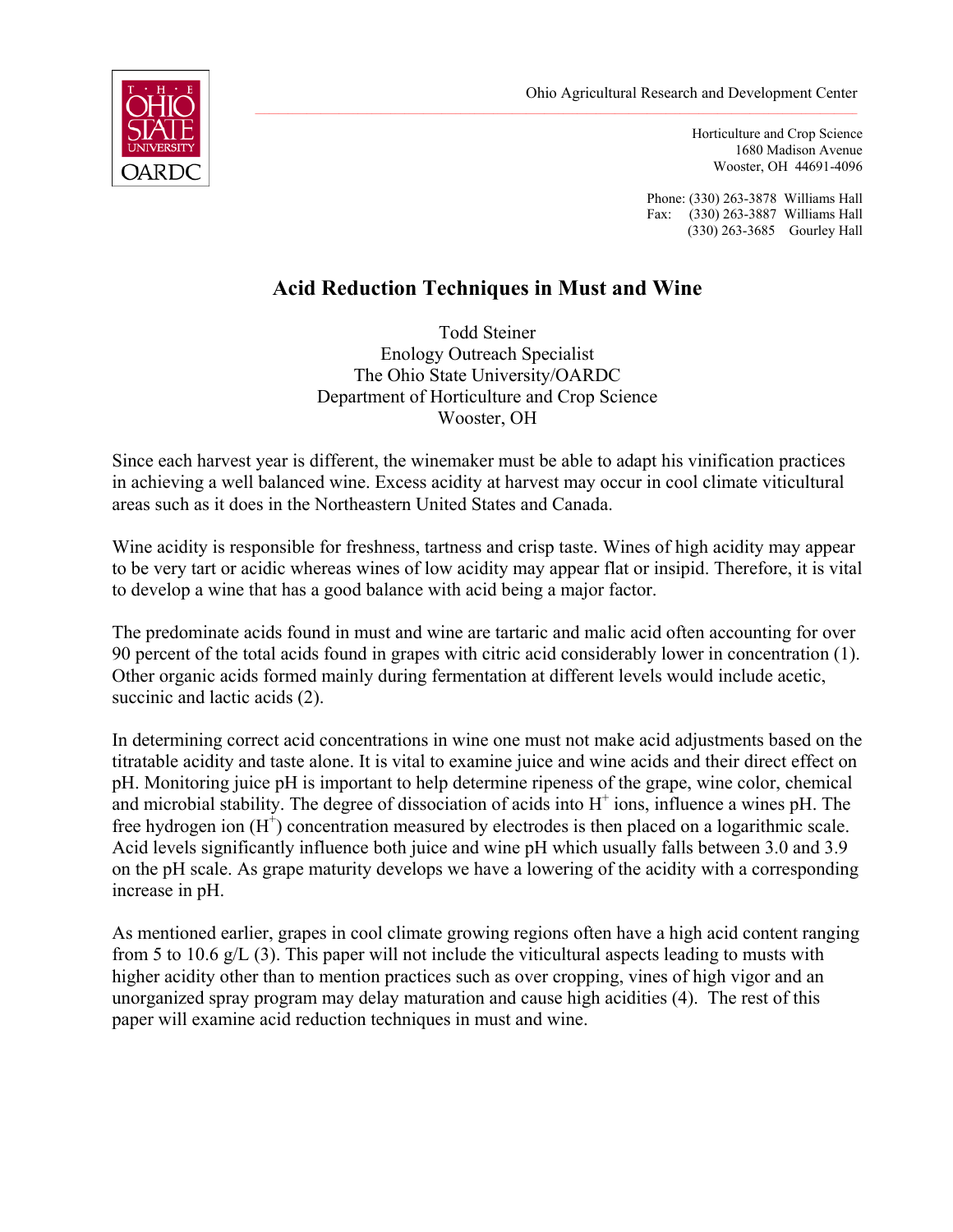Listed below are several methods to consider:

- Amelioration
- $\bullet$  Blending
- Malolactic fermentation
- $\bullet$  Sugar addition
- Chemical neutralization

According to Boulton (5), there are four scenarios of classifying acidity and pH conditions.

| 1) Low TA and high pH  | $(TA \leq 6g/L)$ (pH $>3.5$ ) |            |
|------------------------|-------------------------------|------------|
| 2) Moderate TA and pH  | $(TA 6-9g/L)$ (pH 3.0-3.5)    |            |
| 3) High TA and low pH  | $(TA > 9g/L)$ (pH<3.0)        |            |
| 4) High TA and high pH | (TA > 9g/L)                   | (pH > 3.5) |

The first acidity and pH condition represents a warmer climate such as California. This would require acid addition. I will focus more on the second through fourth case observations. Depending on the variety, final acidity, and residual sugar, must or wine with a moderate TA and pH can be candidates for amelioration, blending, malolactic fermentation, sugar addition or chemical neutralization. In the case of chemical neutralization, the use of potassium carbonate or potassium bicarbonate can be effective. Utilizing these compounds create less risk of calcium instability. Again, depending on variety and desired final TA, a must or wine with a high TA and low pH may benefit from amelioration, blending, malolactic fermentation or chemical neutralization. In chemical neutralization, the use of calcium carbonate for deacidification is usually preferred (1). Even though there is a risk of calcium instability, the increase in pH is less using calcium carbonate, which is beneficial in preventing chemical or microbial problems throughout vinification. It would also be advisable to make larger acid adjustments to the must rather than to the wine (6). Must or wine with a high TA and high pH are problematic. This scenario would be dealt with most satisfactory by using either calcium carbonate or better yet the "double salt method" in providing the best results. I will briefly describe each deacidification procedure below.

# **Amelioration**

Amelioration is the blending of sugar, water and or sugar-water to the must to be fermented. According to federal regulations this may be used in reducing the acidity as long as the TA is not reduced below 0.5 percent and the volume of water or sugar water added is not greater than 35 percent of the resultant volume of the must. Although, this is an effective method in reducing acidity, it is often used for certain American or labrusca varieties due to their strong aromas and flavors. It is advisable to refer to the TTB regulations regarding amelioration when using this procedure.

# **Blending**

Blending is an effective technique in reducing wine acidity. In addition, this technique is often used to alter other important wine constituents in improving wine quality. These include: oak and tannin management, body and mouth feel to name a few. Blending trials should always be performed in the laboratory before making the final blends in the winery. It must be understood, however, that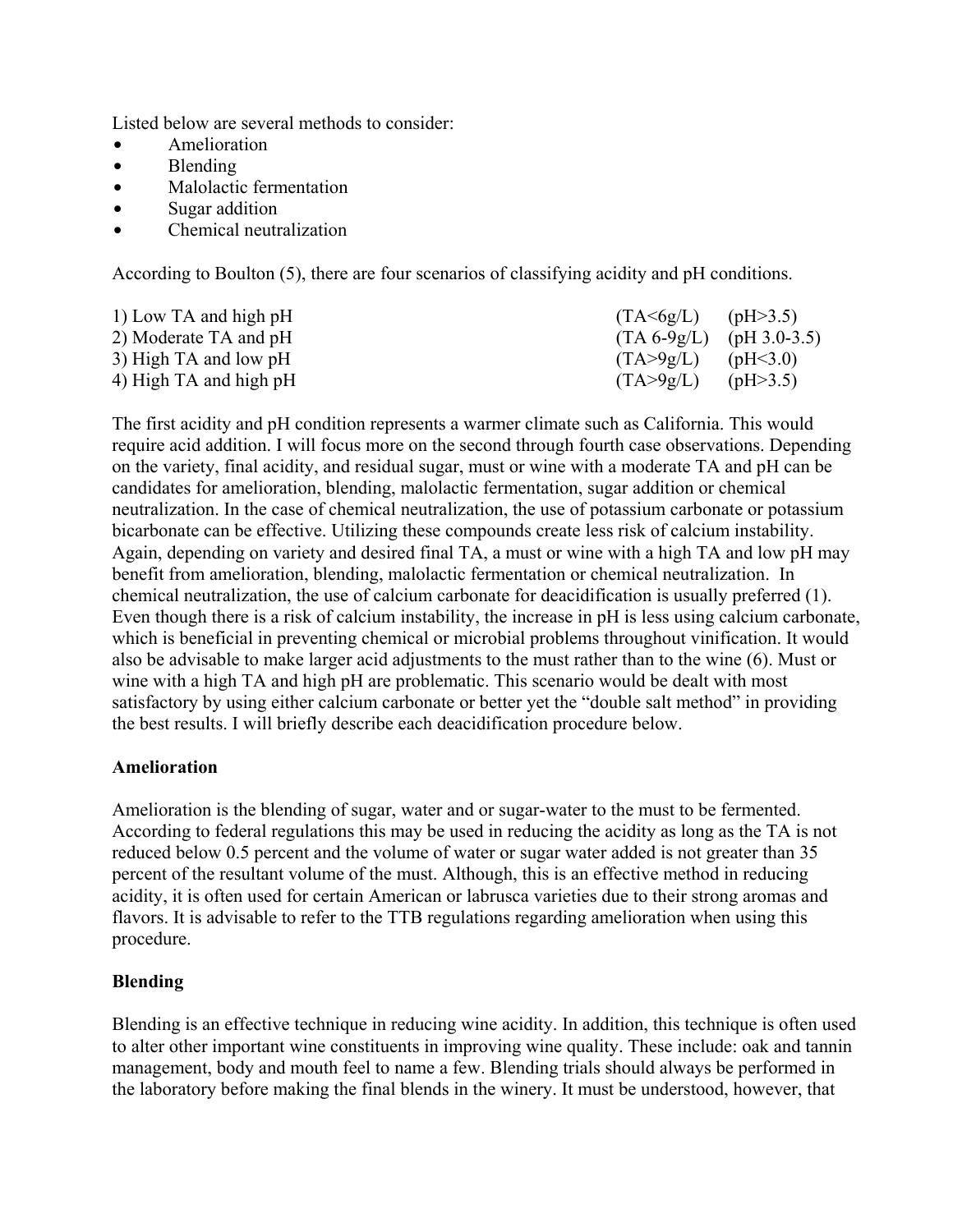even if all wines going into the final blend are considered to be stable, changing the wine chemistry in the final blend may produce an unstable wine in terms of microbial and tartrate stability.

## **Malolactic Fermentation**

Acid reduction may be achieved in using certain lactic acid bacterial strains. In general, there are three types of lactic acid bacteria found in must and wine. These include Pediococcus, Lactobacillus, and Leuconostoc with the former being the most desirable. Malolactic fermentation refers to the bacterial conversion of malic acid to lactic acid and carbon dioxide. This secondary fermentation usually takes place at the very end or after primary fermentation. The benefits of malolactic fermentation show a reduction in acidity adds complexity and provides a more microbial stable wine. Some limiting factors of completing successful malolactic fermentations include low pH (2.9-3.1), high levels of  $S_2$  temperatures below 65 $\degree$  F. and aeration (7). It is also advisable to choose a commercially recommended malolactic strain.

### **Sugar**

One must not forget the positive attributes of a little sugar. Depending on the final target acidity, variety and style, the addition of small amounts of sugar may reduce the perception of a slight to moderate acidic wine. Even wines finished in a dry style may benefit in body and mouth feel with the addition of .25 to .45 percent without being noticed on the palate. In any case, bench trials should be performed in determining the correct amount of sugar to be added.

#### **Potassium bicarbonate**

For must and wine with slight to moderate acid reductions of 8-10g/L with a low pH around 3.0 the use of potassium bicarbonate is preferred (1). The benefit of potassium bicarbonate is that potassium is naturally occurring in wine and therefore its reaction with tartaric acid involves both neutralization of hydrogen ions and precipitation of tartrate ions as potassium bitartrate. It also has the ability of being used in combination with other acid reducing techniques such as amelioration and malolactic fermentation (8). Typically adding .9g/L will reduce the TA by 1g/L in must or wine. Potassium bicarbonate can be added to either the clarified must or filtered wine. The disadvantage of using potassium bicarbonate in high acid must and wine is not effective in reducing the acidity adequately without raising the pH excessively.

# **Calcium Carbonate**

Harvest years providing must and wine with high acidities can be treated with calcium carbonate. Calcium carbonate is mainly recommended for large acid adjustments of 2g/L and higher (TA above 9g/L) (9). The addition of .67g/L of calcium carbonate theoretically will yield a reduction in TA of 1 g/L. This reaction will commonly produce calcium tartrate a neutral salt with precipitation occurring over time. The choice of calcium carbonate will deliver the maximum acid reduction with a minimum increase in pH. As mentioned earlier, large acid reductions are mainly done to the must where smaller reductions are made to the wine (6). Even though there is no cooling required for calcium tartrate precipitation, a disadvantage is seen with the slow precipitation rate along with no guarantee of calcium stability (2). However, wines with a higher pH will benefit greatly with the